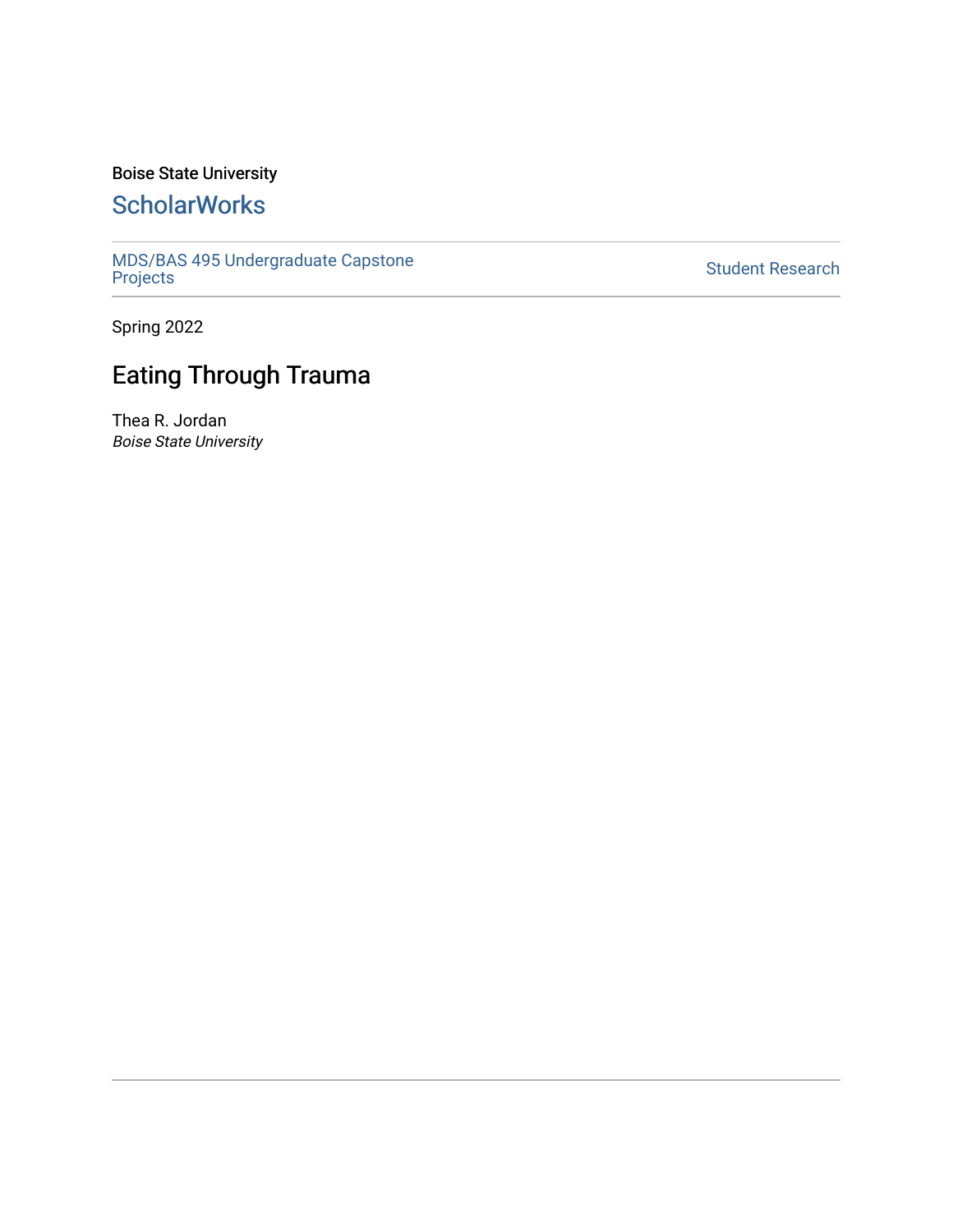Eating Through Trauma

Thea R. Jordan

Boise State University

## Author Note

This Content of this paper is done so in affiliation with Boise State University, specifically within the Department of Multidisciplinary Studies. Thea Jordan can be contacted through the following email theajordan@u.boisestate.edu.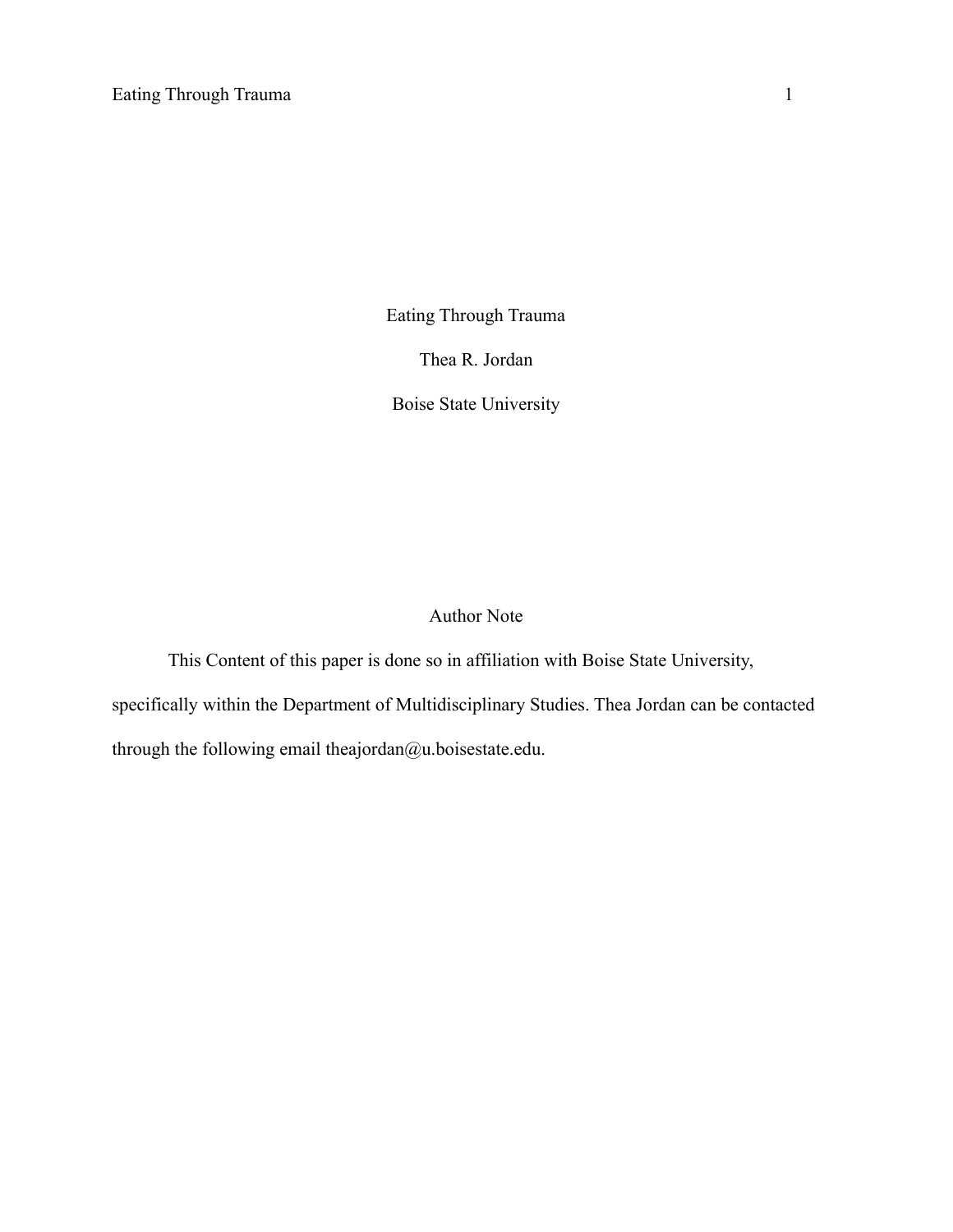#### Abstract

Ever skipped a meal because you didn't feel hungry? This is likely because the body was not in a state of rest and digest. When our bodies are overloaded with cortisol (stress hormones), and adrenaline we are not able to effectively digest food, leaving us in a heightened state that is deeply disruptive to the nervous system.

Avoiding situations where you will be eating or skipping meals altogether is a simple protection mechanism that the body uses in the event it needs to fight or flight. When the body has been conditioned to be hypervigilant in the event of a perceived threat it will naturally bypass other needs to remain safe.

The downfall of this protection mechanism is that it disrupts blood sugar which increases stress hormones, allowing the cycle to continue. Using the Eating Through Trauma guide you can begin to soothe the nervous system and eat gentle foods that can support you when navigating stressful situations. The goal here is simple consistent practices to create safety for the body and allow you to access a path to self-regulation.

*Keywords:* Mental Health, Coping Mechanisms, Self Empowerment, Nutrition, Trauma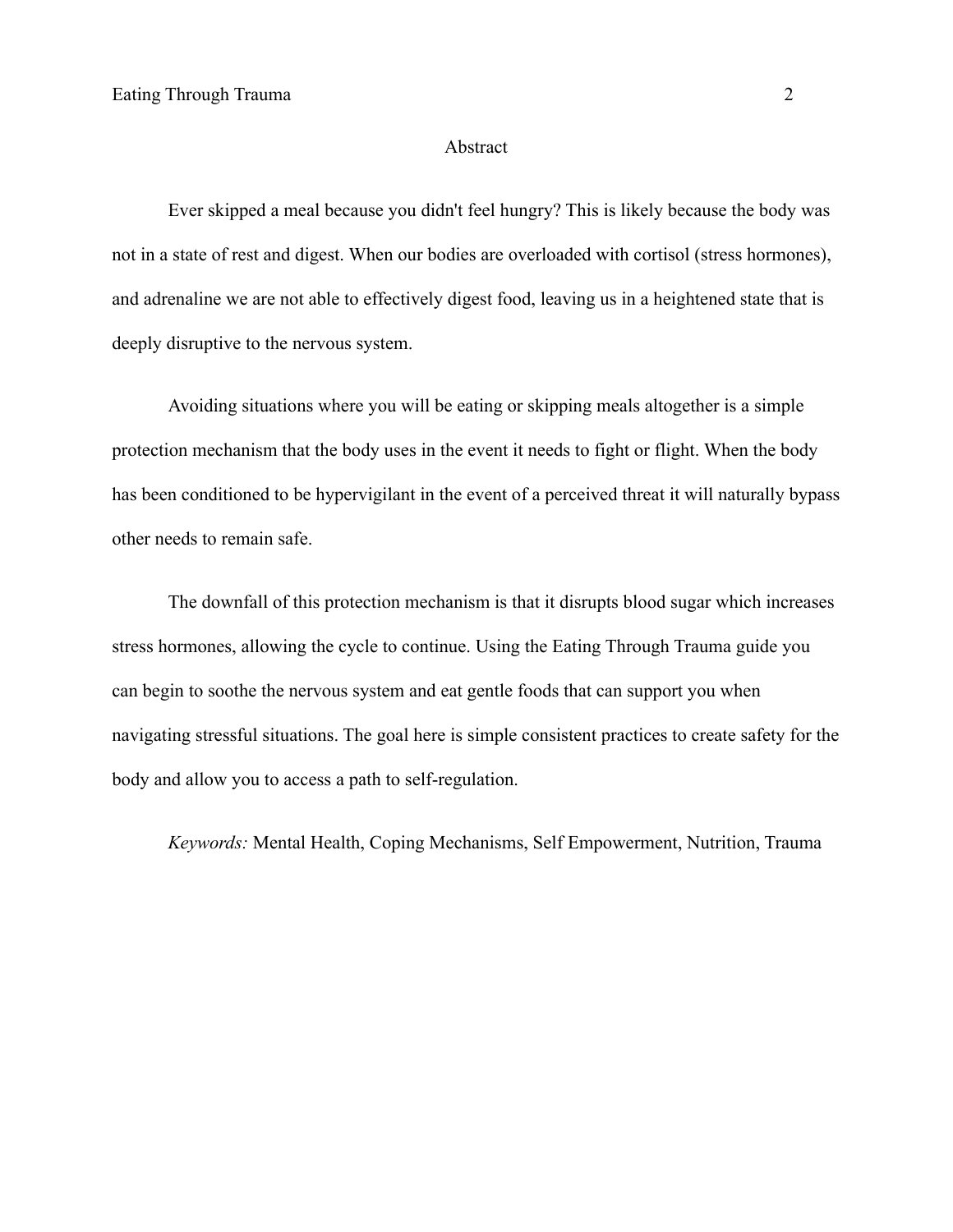#### Eating Through Trauma

As part of my Capstone Project for Boise State, I created a mental health resource called Eating Through Trauma. This resource focuses on providing tools and information that supports individuals in nourishing their bodies when their nervous system is in a state of fight or flight and they cannot access the body's natural rest and digest state.

I approached this project by creating a PDF guide that contained recipes, tools, tips, and inspiration to support individuals in eating through trauma. This project was built to answer the statement: *How might I provide a nutritional resource guide to support people battling anxiety, high levels of stress, going through grief, or dealing with traumatic life transitions?*

There are a variety of beliefs out there about best practices when it comes to mental health, some swear by pharmacological methods, others believe in counseling and positivity. Professionals may argue that the nervous system is in the gut and that hormones and mineral depletion are key players in how someone handles stress or trauma. All of these have a place and are true, but can be overwhelming to explore when suffering from symptoms of trauma, grief, and stressful life changes.

Additionally, expert providers, name-brand medications, and quality mental health professionals can be inaccessible to some populations. This resource acts as a bridge and bandaid to individuals struggling with the aforementioned challenges and symptoms. It allows readers to access tools available at their grocery stores and around their homes.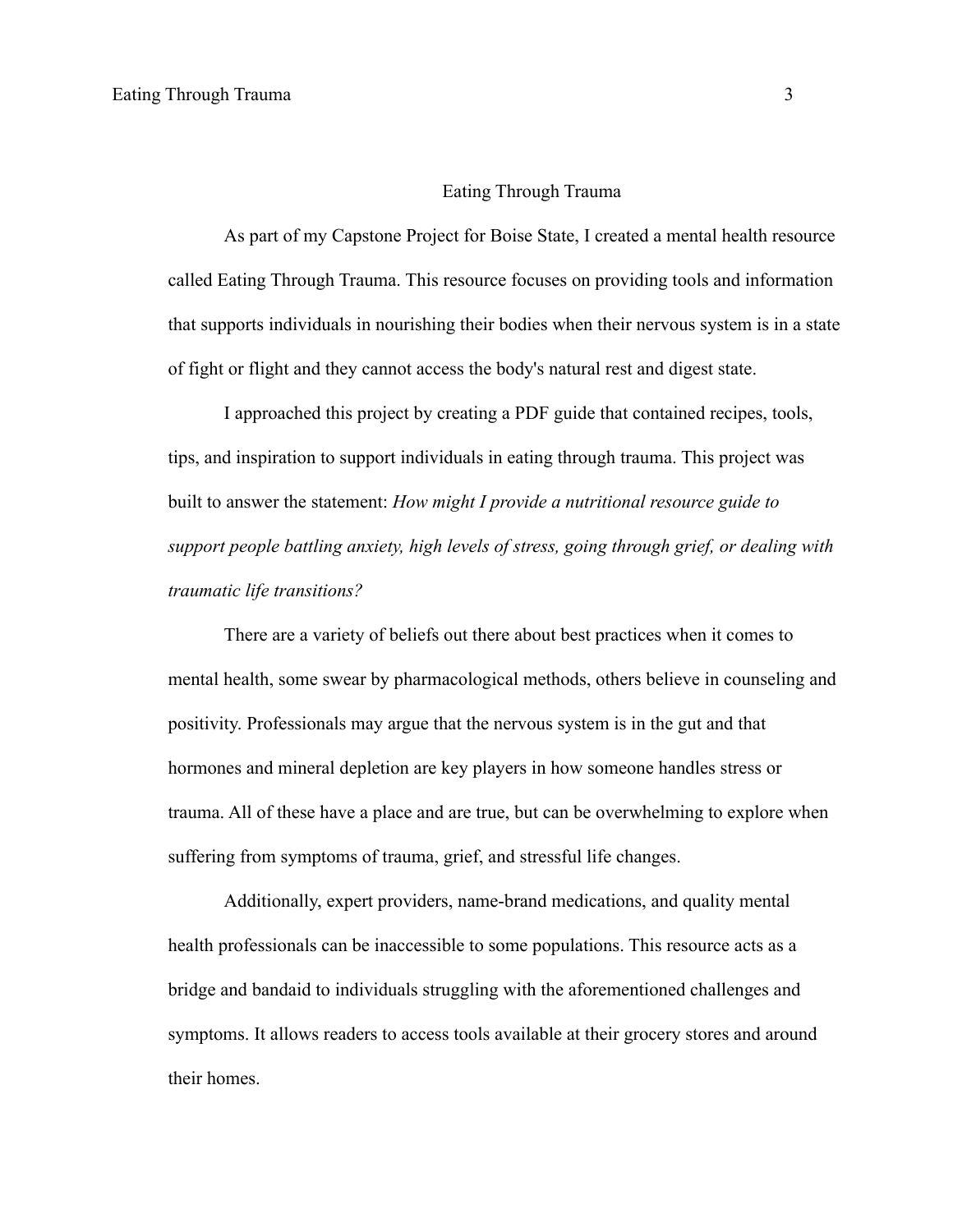The current information available is fragmented and is not found in a centralized location. People that are battling symptoms that accompany trauma are left to Google what they are going through with the hope of finding relief, however, what they usually find is information overload.

The Eating Through Trauma guide is innovative in the sense that it will be digestible, applicable information that is provided in a relational way. The idea behind my concept is that this information is tribal knowledge that should be readily accessible and regularly known. Mental health is stigmatized and so are the coping skills that accompany healing.

As I am working on creating my guide I am using both personal and external experience to develop a tool that is adaptable to anyone in stressful/traumatic situations. I am demonstrating emotional intelligence by taking something that is very personal to me and evaluating it in a capacity that will support others. I am able to language the experiences that the body undergoes when in fight or flight without emotion. I am aware that I am not alone in my experiences and that there is a benefit to researching the nervous system and the impact of nutrition, hydration, and sleep.

When I think of the audience that this guide is for I envision people that are looking to do the best they can without needing to spend tons of time and money finding answers. I envision this guide as a gateway to personal responsibility for your health and nervous system. There is the possibility that my end reader is in a fragile, dysregulated state of mind. My hope is that this is a tool versus a destination. I believe this resource will attract individuals of all levels of emotional intelligence and potentially uncover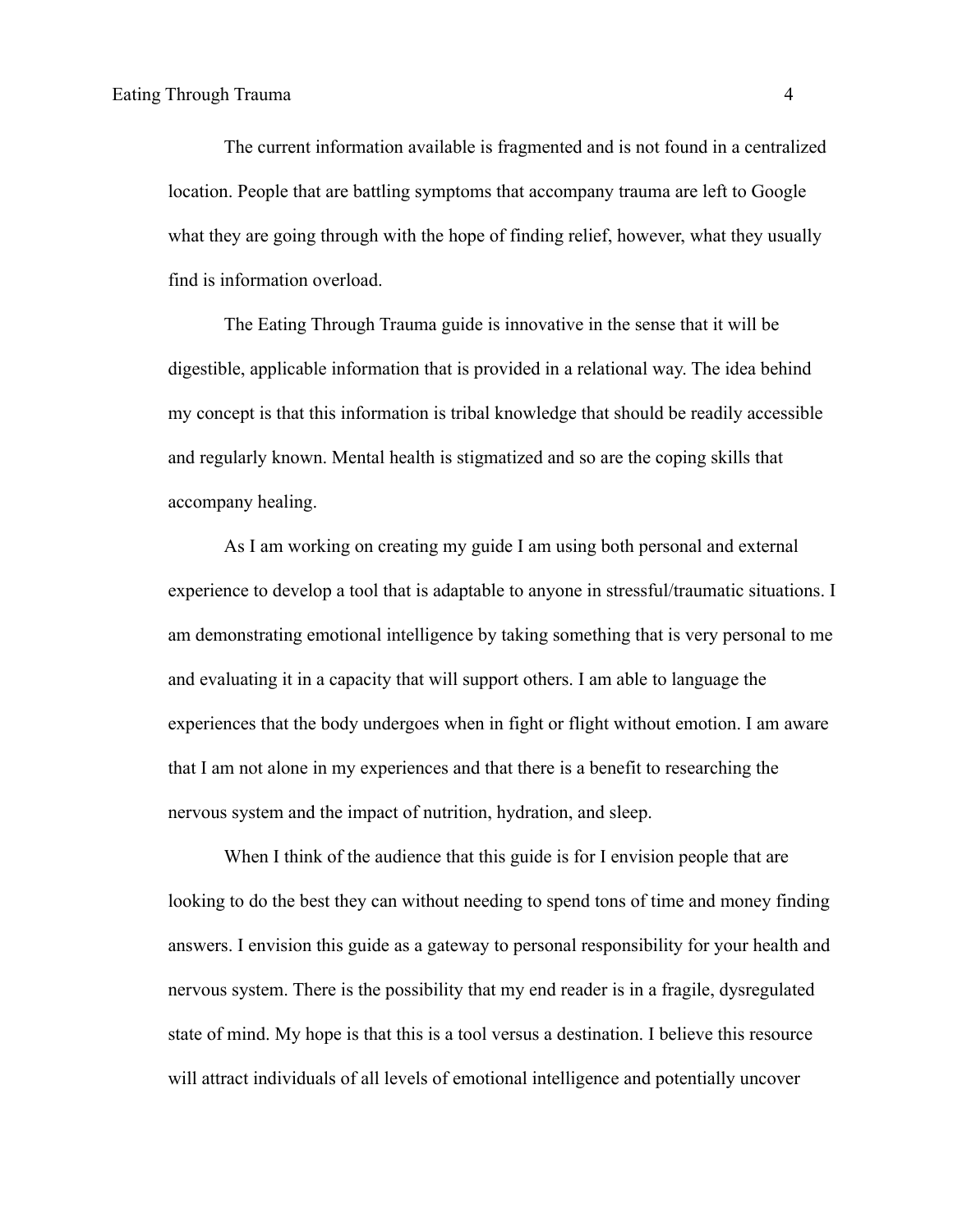ways in which they can grow further in empowering themselves in becoming more emotionally explorative.

The research done and compiled for this project is valuable in the sense that it provides direction and accessible resources to the reader. The guide recommends specific practices, and habits while providing information on how these resources support the nervous system.

The bulk of my project is built on a creative framework. I am taking symptoms of mental health and offering a supportive solution through the use of mindful practices, food, and nutrition. My approach disseminates an abundance of information into actionable steps with photos and literature that can be easily applied to the reader's current situation. My concept is considered a creative approach to mental health as the preferred methods of treatment tend to lie in medication and talk therapy.

This guide is a one-stop shop for basic information regarding food and nutrition when the body is in a state of fight or flight. It helps the reader to feel a sense of normalcy in their situation and gain simple information to empower themselves to begin supporting the nervous system with food, tea, and simple breath, movement, and sleep exercises to create a robust self-care regime.

My project process has embodied research on the needs of the nervous system to navigate stress. As I have culled through peer-reviewed articles and other publishings there seems to be a lack of consensus on the best path to manage stress. I have realized that this lack of uniform approach is because the needs of each individual are not one size fits all. If we are to truly impact others and offer solutions we have to provide the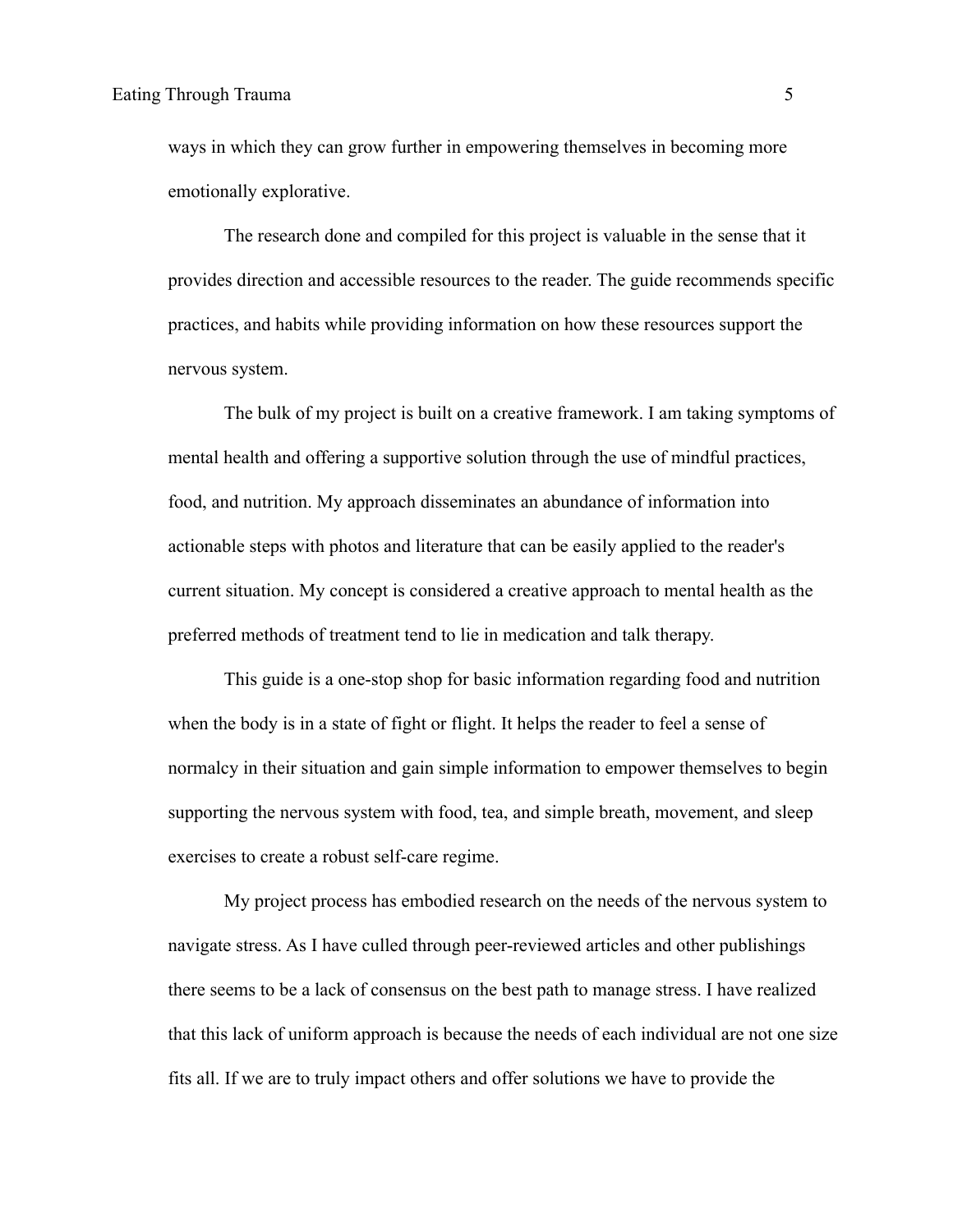knowledge needed for a person to make their own informed decisions. This guide provides enough information to support the reader in recognizing base-level tools, resources, and information that they can use to support their nervous system through times of stress and change.

I would consider my solution more innovative than other approaches in the sense that it marries simple foods in conjunction with attainable practices to manage stressful situations. Traditional solutions consider one or the other when there is a needed relationship between all.

An approach to this solution that could have enhanced innovation would be the addition of expert opinions, vlogs, and incorporation of recipes from the community that is used to nourish families during stressful times. In my solution, I wanted to incorporate a mood of tribal knowledge about managing mental health that felt like you were sitting with a beloved family member and receiving sacred information. Conducting deeper primary research could have added to this innovative approach and created an insightful narrative.

After submitting my final project to stakeholders I received a variety of feedback from them on what they wished to see more of and the overall functionality of the guide. Although the guide wasn't as impactful as I had hoped I anticipated that it will be well received by viewers. The first stakeholder I sent this project to was a licensed counselor, she shared, "This is a great tool for community leaders and organizations serving heavy trauma populations. It has simple and effective information that anyone with a basic cooking skill set and basic groceries could execute. I think the only thing this resource is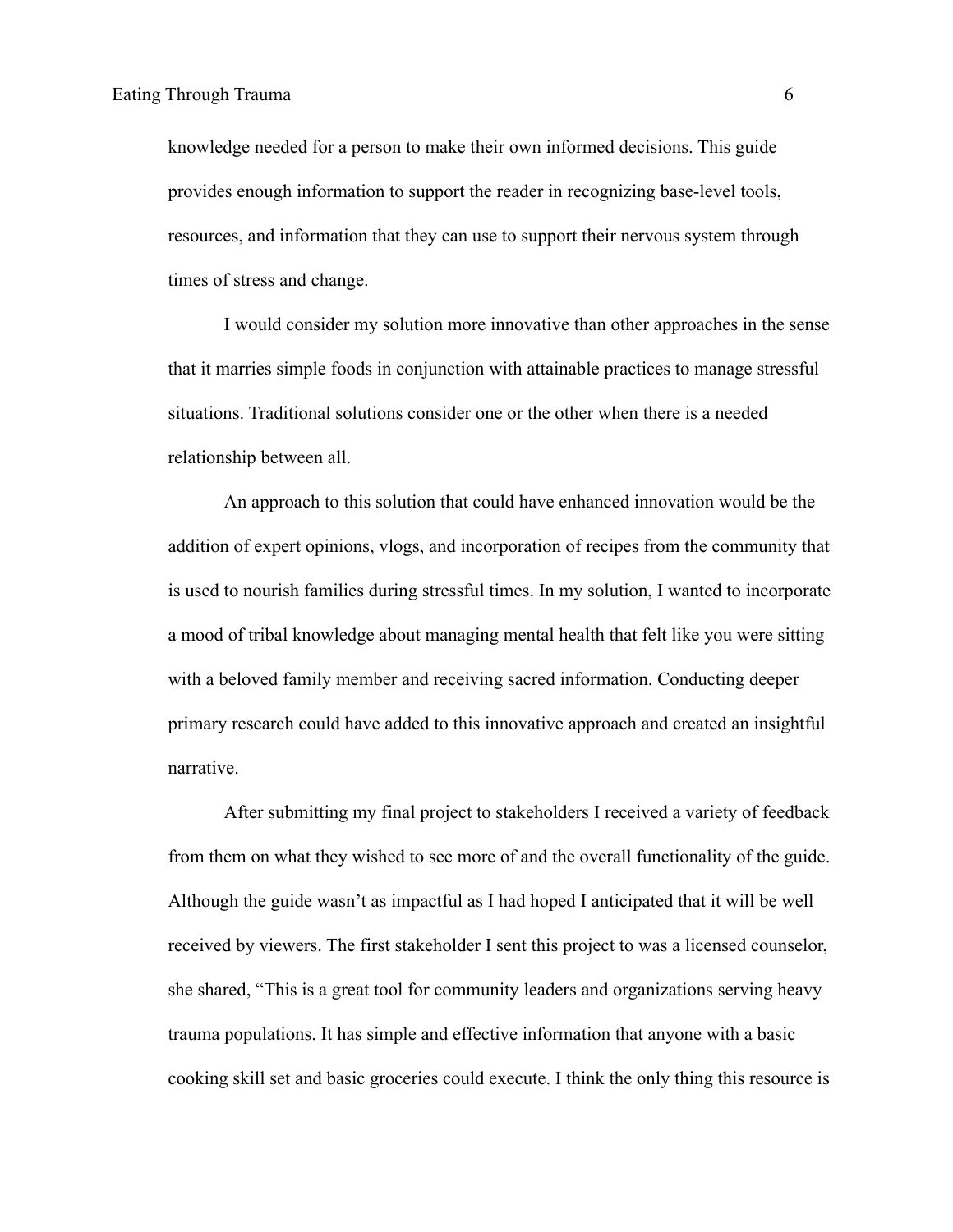missing is the explanation of who/what trauma is, because some may need this but not identify with the word "trauma." I also think there could be a bit more of an explanation of the relation of hormones (in general, even the good ones) and what we eat regarding these actions/emotions that someone may be having. Taking that concept to a deeper level would really help someone understand the importance of eating in ways that support their bodies and would be more likely to execute these recipes and tips for greater success." I struggled to go in-depth into the biological explanations of what contributes to mental health issues as I do not have the credentials to appropriately do that.

The second stakeholder I shared my project with was a functional medicine doctor, she shared. "I love how the introduction goes into the science behind being in a stressed-out state and how that impacts digestion. I would consider adding something about the importance of chewing your food well because when the body is stressed, you don't produce adequate enzymes to break your food down so it becomes even more important to mechanically break your food down as much as possible. The pictures are very nice and the cookbook flows well."

This project was successful for my stakeholders in the sense that it provided a PDF guide with digestible information that they could provide to clients. I chose to make a print deliverable because it could be added to in the future as I complete university and dive deeper into my passion for supporting mental health.

Through this project, I learned that writing a resource guide is a lot more work than anticipated and that it is vital that you have your target audience's best interest in mind. If I could go back, I would collect more primary research and tailor my deliverable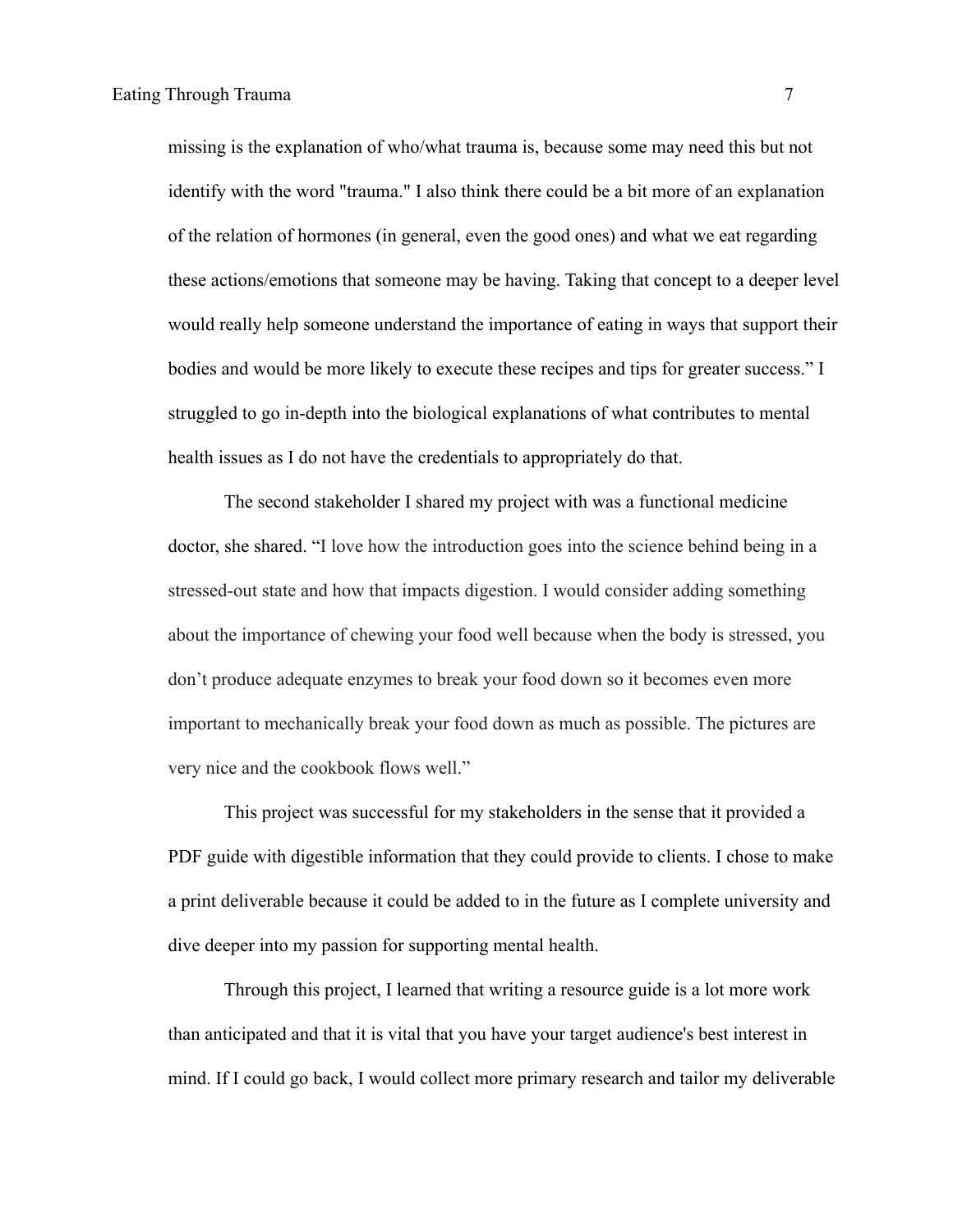further. In this project, I acquired the ability to leverage graphic art with information in a tangible way, and I look forward to honing this skill further outside of college.

My approach to this project was a PDF resource guide to support individuals experiencing trauma or heightened states of stress. I wish I would have thought to add videos to the document and external links and resources to support the audience in conducting their own research.